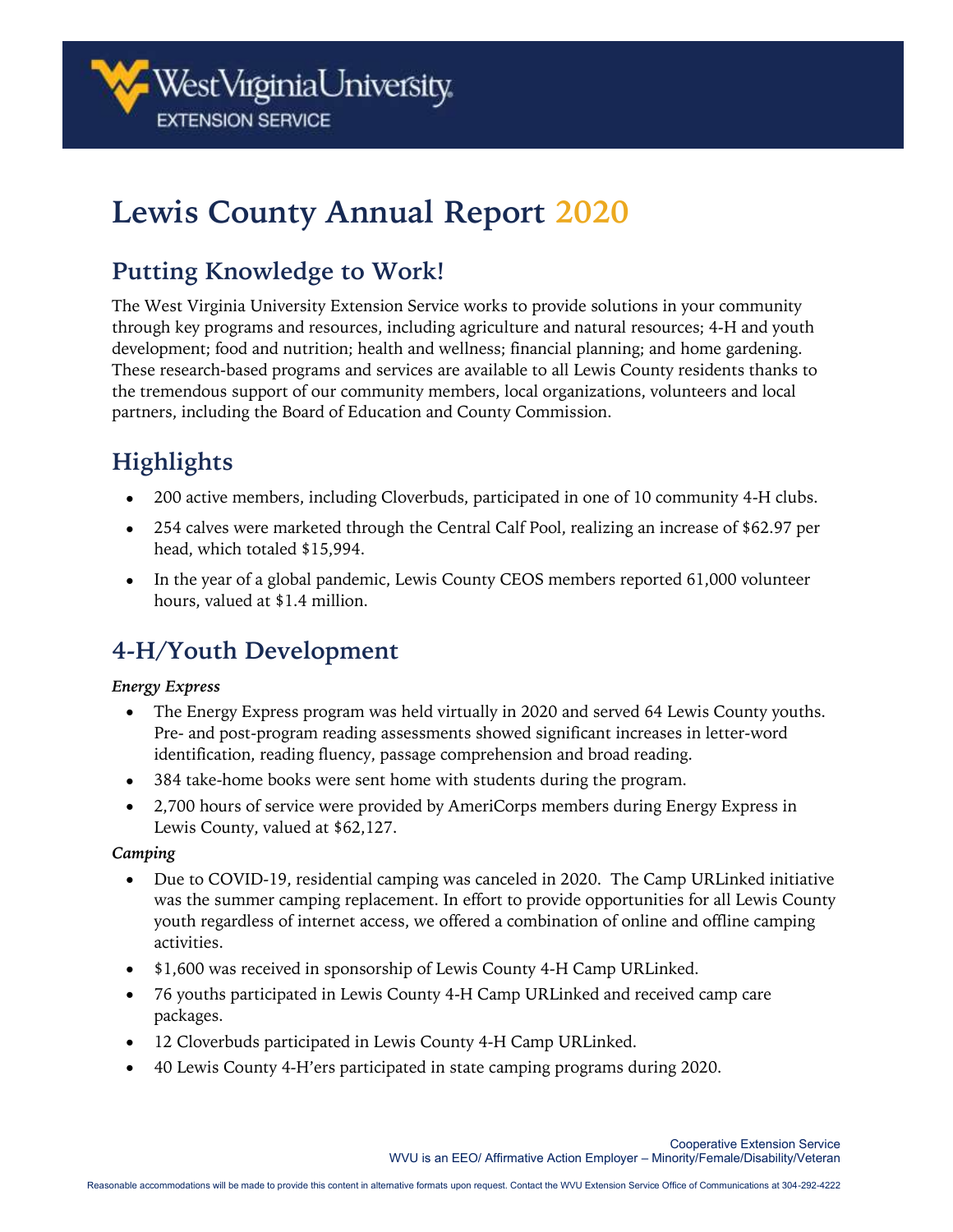#### **Lewis County Report 2020**

#### *Jamboree at the Mill: County 4-H Showcase*

- Due to COVID-19, Jamboree at the Mill was canceled for 2020. However, Lewis County 4-H members were able to display project work in a virtual format.
- 39 non-livestock 4-H projects earned blue ribbons in the virtual 4-H exhibit.
- One Lewis County 4-H member's project won Best of Show at the State Fair Fun Week, the virtual statewide project exhibit for 2020.

#### *Traditional 4-H Programming and Clubs*

- 200 active members, including Cloverbuds, participated in one of 10 community 4-H clubs throughout Lewis County.
- 70 4-H'ers were recognized with medals and certificates for exceptional project work.
- Secured funding to provide 4-H Welcome Packets to all Lewis County 4-H members and Cloverbuds. Packets included the following: USB flash drive for county Chromebooks, disinfecting wipes, snacks, pencils, ruler, new 4-H masks made by CEOS members, calendar, hand sanitizer, vintage WVU Extension Service T-shirt, color changing cups and wildflower seeds.

#### *Special Interest Programming*

• There was interest in expanding the air rifle program in Lewis County, so two volunteers became certified in February 2020, bringing the total of certified instructors in the county to three. This group of instructors received a grant of \$3,600 from Dominion Energy Transmission to support the program and have applied for another grant. While they were not able to kick off the program in 2020 due to COVID-19, they have secured a location to shoot and are acquiring the guns and accessories to begin the program when allowed.

### **Agriculture and Natural Resources**

- 254 calves were marketed through the Central Calf Pool, realizing an increase of \$62.97 per head, which totaled \$15,994.
- WVU Extension Service personnel and the Lewis County Farmers Market established a connection point in Weston to a statewide food hub. The overarching goals are to increase market access for central West Virginia growers and provide more locally-grown food to consumers. To become part of this hub, space was leased, a cold storage room built and a dry storage room was set-up. This work was done with a \$10,000 grant from Appalachian Sustainable Development, and the central location of Lewis County led to it becoming a key part of this statewide network.
- 1,512 acres of pasture were sprayed for brush by helicopter as a result of WVU Extension Service connecting the helicopter applicators with farms looking for the service. About onethird of those acres were in Lewis County, with the balance in surrounding counties.
- Lewis County hosted a key site in a cooperative research project with the goal of learning more about germination of two invasive grasses, Japanese stiltgrass and jointhead grass. Learning the conditions necessary for germination will help predict germination and therefore, pre-germination treatment, which is one control. Lewis County will host the project again in 2021 to confirm the data from 2020.